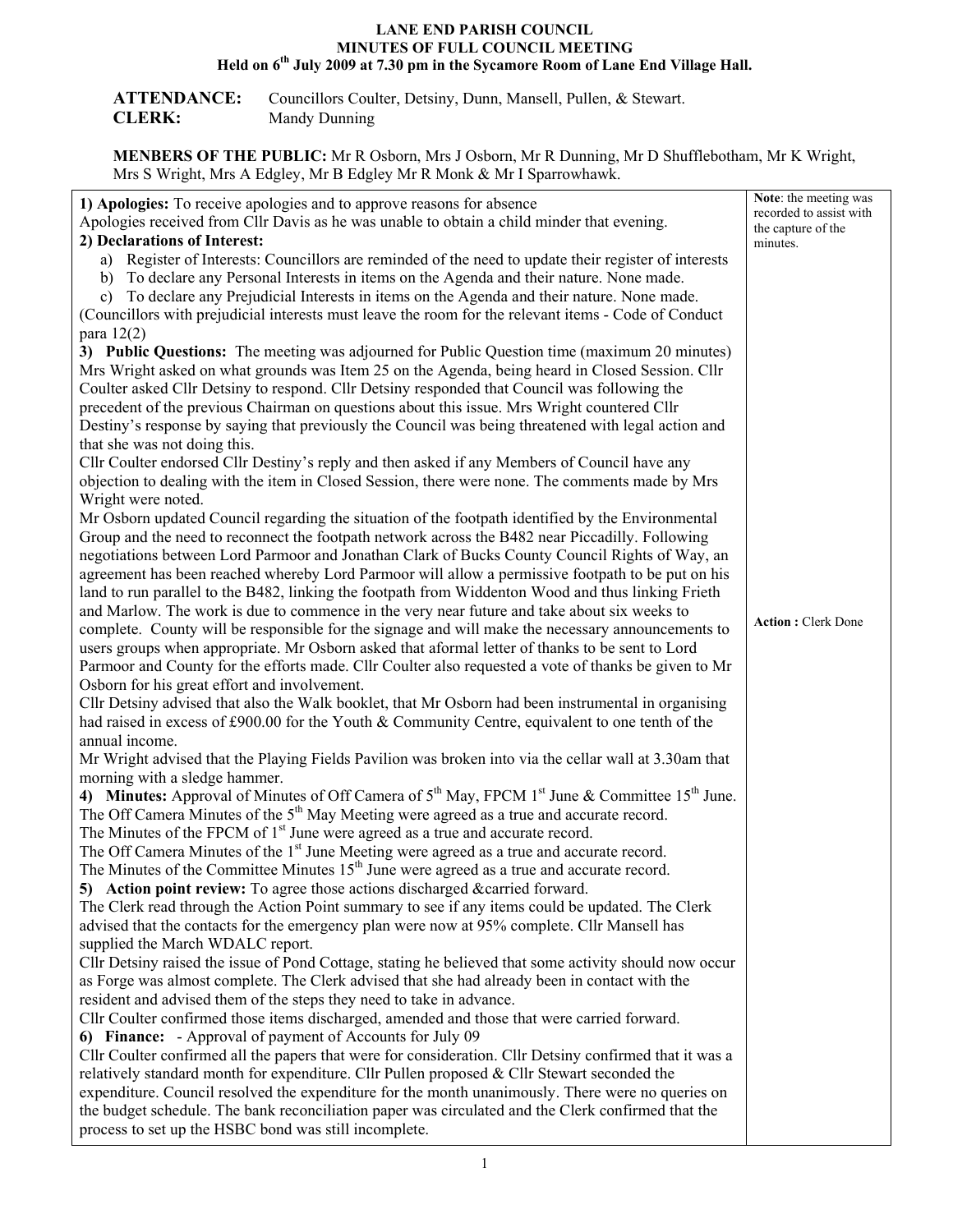6.1 – **Junior Youth Club:** Annual S137 request (budget already agreed) Proposed by Cllr Detsiny & seconded by Cllr Dunn. Resolved unanimously by Council. 6.2 – **Debts to Council:** Notification of**,** and collection arrangements for. The Clerk advised, in her capacity as the Responsible Finance Officer, that she was required to bring to Councils attention any debts unrecovered. All members were reminded that they had seen the year end accounts where a number of debts were outstanding to Council, all bar one of which has been cleared. All normal avenues of recovery had been utilised and exhausted by the Clerk. The Clerk advised that it was now Council's responsibility under the Governance and Accountability Regulations and the Audit Regulations of 2003 to make sure that they demonstrate that they take every step to recover these public funds. The amount in question is just in excess of £109.00. Cllr Coulter reiterated what the Clerk had said. Cllr Coulter asked what the practice was with Local Authorities to recovery such sums. The Clerk advised that because it was public money and because it needed to be an entry in the year end accounts, the Council must demonstrate that it had taken some action, and not only rely upon the RFO to send reminders, and statements. The next step would normally be to lodge with the small claims court with costs being added accordingly. Cllr Coulter stated that he was reluctant to take the step of legal action as the next step, and felt it may be appropriate for another letter. Council resolved that this interim step was acceptable. Cllr Coulter however stated that Council must take its Clerks advice in this matter and follow the required regulations for the recovery. **7) Vacancy Co- Options:** Agreement to fill vacancies by this process. The Council currently has four vacancies, District have confirmed these can be filled by co-option. Currently there are three interested candidates. Council was asked to endorse the co-option process and subsequent interview panels. The panel to be Cllrs Coulter, Detsiny and Davis. Proposed by Cllr Stewart and seconded by Cllrs Dunn and Mansell **8) Local Community Partnership Group:** Agree new nominated representatives. This is due to recent changes in the makeup of Council. Cllr Coulter and Cllr Detsiny were nominated with Cllr Stewart as first reserve. Proposed by Cllr Dunn and seconded by Cllr Stewart. The Clerk reminded the Councillors of the need to update their registers of interest to reflect this, so that these could be submitted to District. **9) Delegated Budget Submissions:** Update Cllr Coulter updated Council on the current situation. The two bids made for pedestrian shelters in Church Rd & Park Lane scored highest in the matrix and are to be supported by County. Although this is not yet 100% guaranteed, due to external factors, but hopefully will be fulfilled in the Autumn. The precise location of the Park Lane one is still to be confirmed. Cllr Coulter also confirmed that any requests lodged by the Clerk for grit/salt bins had also been passed. Cllr Coulter closed the meeting at 20:04 to allow comment from the public gallery. The meeting was reopened at 20:06. **10) Committee Remits & Delegated Powers:** To receive final revised proposals Cllr Coulter advised that the points raised concerning the previous draft at the last meeting had been incorporated into this document. The only item specifically unaddressed was the January payments however the Clerk had provided a potential solution to this, which Cllr Coulter acknowledged. Cllr Coulter stated that document could be reviewed at a later stage for further refinement if necessary. Cllr Stewart asked when the process was envisaged to be put into place; it was confirmed as September due to the impracticalities with the current vacancies on the Council. Cllr Detsiny expressed the wish for members of the public to be more involved with Committees, and that the Parish Plan working groups are realigned with the Committee structure. Cllr Coulter asked for the two proposals detailed in the paper to be resolved. These were proposed by Cllr Detsiny, seconded by Cllr Mansell and resolved unanimously by Council. **11) Election of Committee Chairs, Vice Chairs & agreement on Committee Membership** Item deferred until September, diary entry made. **12) Parish Plan Community Group Report:** To receive, consider content, & agree Groups further enquiries/actions regarding costs. Council considered the report, which is associated with these Minutes and debated the content. Cllr Detsiny requested that it be Minuted that the playground at the playing fields be addressed. All Members concurred that the Sports Association, playing fields, and playground facilities needed to be considered, overhauled and addressed as a whole in the longer term. Cllr Detsiny stated that the pending settlement could perhaps assist Council in this, although the total requirement would be beyond Councils finances without grant support, advice could be sought from County & or District. Cllr Coulter closed the meeting at 20:27 to allow comment from the members of the group. The

 $\mathfrak{D}$ 

**Action:** Clerk to supply information to Cllr Coulter (Done) to facilitate the production of the letter.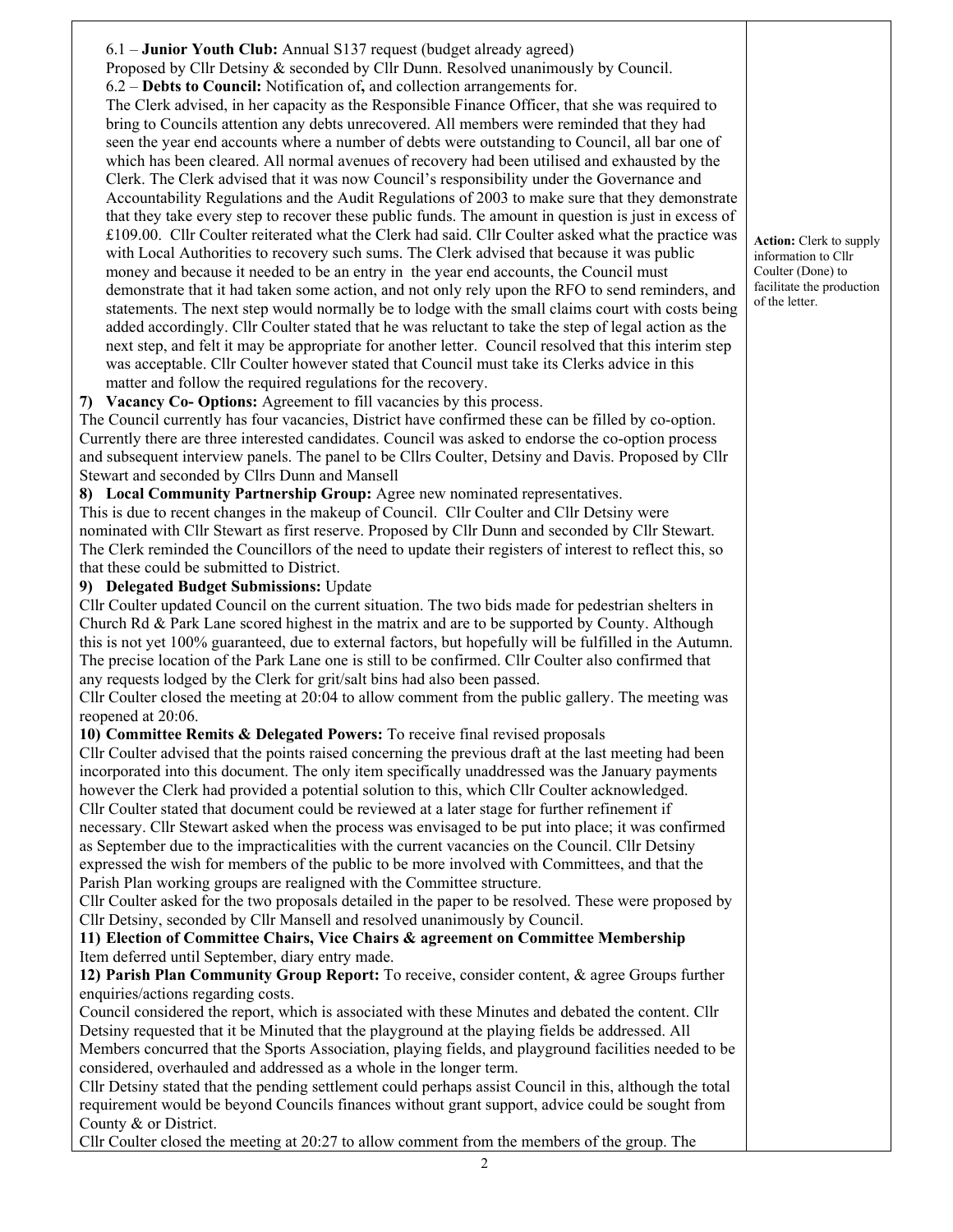| meeting was reopened at 20:30.                                                                            |                                   |
|-----------------------------------------------------------------------------------------------------------|-----------------------------------|
| Council resolved that guidance would be forthcoming, post liaison with Cllrs Dunn, Davis, Detsiny         |                                   |
| and Coulter on potential solutions, for the Parish Plan Group regarding the next steps. Cllr Stewart      |                                   |
| commended the suggestion of the handyman, and Council was minded to support this idea. The                |                                   |
|                                                                                                           | <b>Action: Community</b>          |
| Community Group was asked to come back to Council with a firm proposition on this specific item.          | Group                             |
| 13) Cadmore End Drainage: To discuss and agree next steps.                                                |                                   |
| Cllr Coulter summarised the situation to date. He referred to the previous meeting and the                |                                   |
| specification that had been issued to tender. Two tenders had been received within time frame and as      |                                   |
| three were required by Councils Finance regulations, Council had been minded to keep the tender           |                                   |
| period open to late submissions, subsequently another tender was received but significantly more          |                                   |
| expensive than the other two. The cheapest option for the purpose of the meeting was referred to as       |                                   |
| contractor A. The appointment of a contractor was now required to be considered, as although not          |                                   |
|                                                                                                           |                                   |
| formally Minuted an inclination had been shown, as all tenders came from County approved                  |                                   |
| contractors, to select the cheapest option. Cllr Coulter asked for agreement to appoint the contractor    |                                   |
| that had submitted the cheapest bid. This was proposed by Cllr Dunn and seconded by Cllr Stewart          | Action: Clerk to notify           |
| and resolved unanimously by Council. Cllr Stewart confirmed that pre-contract negotiations had            | Done                              |
| occurred with contractor A to adjust the specification and bring the costs within Council's budget.       |                                   |
| Cllr Stewart also confirmed that the change to specification would not significantly impact upon the      |                                   |
| delivery of the project and that it supported and benefited a further scheme that he had developed,       |                                   |
| independently of Council, for the benefit of Cadmore End School. This information has been passed         |                                   |
|                                                                                                           |                                   |
| to the school for them to pursue if they desired.                                                         |                                   |
| Cllr Coulter also confirmed that Cadmore End School had provided written confirmation to the Clerk        |                                   |
| of their support of the drainage project by way of a financial donation to the work.                      |                                   |
| Cllr Stewart stated that an onsite pre-works visit would be beneficial to the project. Council endorsed   | Action: Clerk to<br>arrange. Done |
| that this should occur.                                                                                   |                                   |
| 14) Community Led Planning: B C A 'Parish Plan' updates to proposed central database                      |                                   |
| Council considered the request from Bucks Community Action to lodge the Parish Plan on their              |                                   |
| planned central database. Cllr Coulter volunteered to be responsible for the updates to this, and this    | <b>Action:</b> Clerk to advise    |
| was resolved by Council unanimously.                                                                      | Done                              |
| 15) Lane End Sports Association Draft Lease: To consider lease duration & annual rental prior to          |                                   |
| submission for final check by Solicitors. Deferred to sit with point 19.                                  |                                   |
| 16) Youth & Community Centre Leases: Sign off prior to return to District.                                |                                   |
| The Leases and associated papers signed and executed by the Chairman $\&$ the Clerk and witnessed by      |                                   |
| Cllr Dunn.                                                                                                |                                   |
|                                                                                                           |                                   |
| 17) Use of village Green for Children's Party & Bouncy Castle: Agreement to request (Exact date           |                                   |
| to be confirmed) Council considered the request and agreed that the safety of the children was            | <b>Action:</b> Clerk to advise    |
| paramount. Therefore subject to the appropriate safety barriers being utilised (similar to those used     | Done                              |
| for the BBQ) this would be granted. Proposed Cllr Pullen seconded by Cllr Mansell and unanimously         |                                   |
| resolved by Council.                                                                                      |                                   |
| 18) Use of School Common for 39 <sup>th</sup> Chiltern Marathon Checkpoints: Agreement to request for     | <b>Action:</b> Clerk to advise    |
| 13 <sup>th</sup> September. Proposed by Cllr Mansell seconded by Cllr Pullen and unanimously resolved by  | Done                              |
| Council.                                                                                                  |                                   |
| 19) Lane End Sports Association: Cllr Stewarts report back from site visit, post grant request.           |                                   |
| Incorporating point 15) Above.                                                                            |                                   |
| Cllr Stewart reported back as to the poor and dilapidated state of the roof and felt covering to both the |                                   |
| pitch and flat sections of roof. He shared with Council some plans/drawings he had made to assist the     |                                   |
| discussion. He believed that further degrading should be expected and that it would be unlikely that      |                                   |
|                                                                                                           |                                   |
| the roof would last another winter. It was acknowledged that the lease stated it was the tenants          |                                   |
| responsibility however this situation was so great it was suggested that Council as the landlord should   |                                   |
| look to address the situation. The Clerk advised that S137 was not applicable as LESA was a Limited       |                                   |
| Company however as Council already rebated the rent via an entry in the accounts each year there          |                                   |
| was clearly powers elsewhere to assist which could be explored if necessary. Cllrs Stewart and            |                                   |
| Coulter however felt the bigger picture should be considered as all the facilities were inadequate and    |                                   |
| the area if correctly utilised would be a huge asset to the Community and this should be explored,        |                                   |
| perhaps by professionals and or initially by District & County. After much debate and closing of the      |                                   |
| meeting for a short period to allow comment from the public gallery, Council resolved that a working      |                                   |
| party approach should be taken to look at the addressing the bigger issues and opportunities, Council     |                                   |
| further resolved that the members of the group would be Cllrs Dunn, Mansell Pullen Stewart $\&$           | <b>Action: Cllr Stewart</b>       |
| Davis. Cllr Stewart agreed to investigate the new facility at Hazlemere to aid the working group and      | <b>Action:</b> Working Group      |
| the group would return to Council in August/September with short, medium, & long term plan                |                                   |
| targets. 15) Specific from above: Council resolved that it could not take a view at this stage on the     |                                   |
|                                                                                                           |                                   |